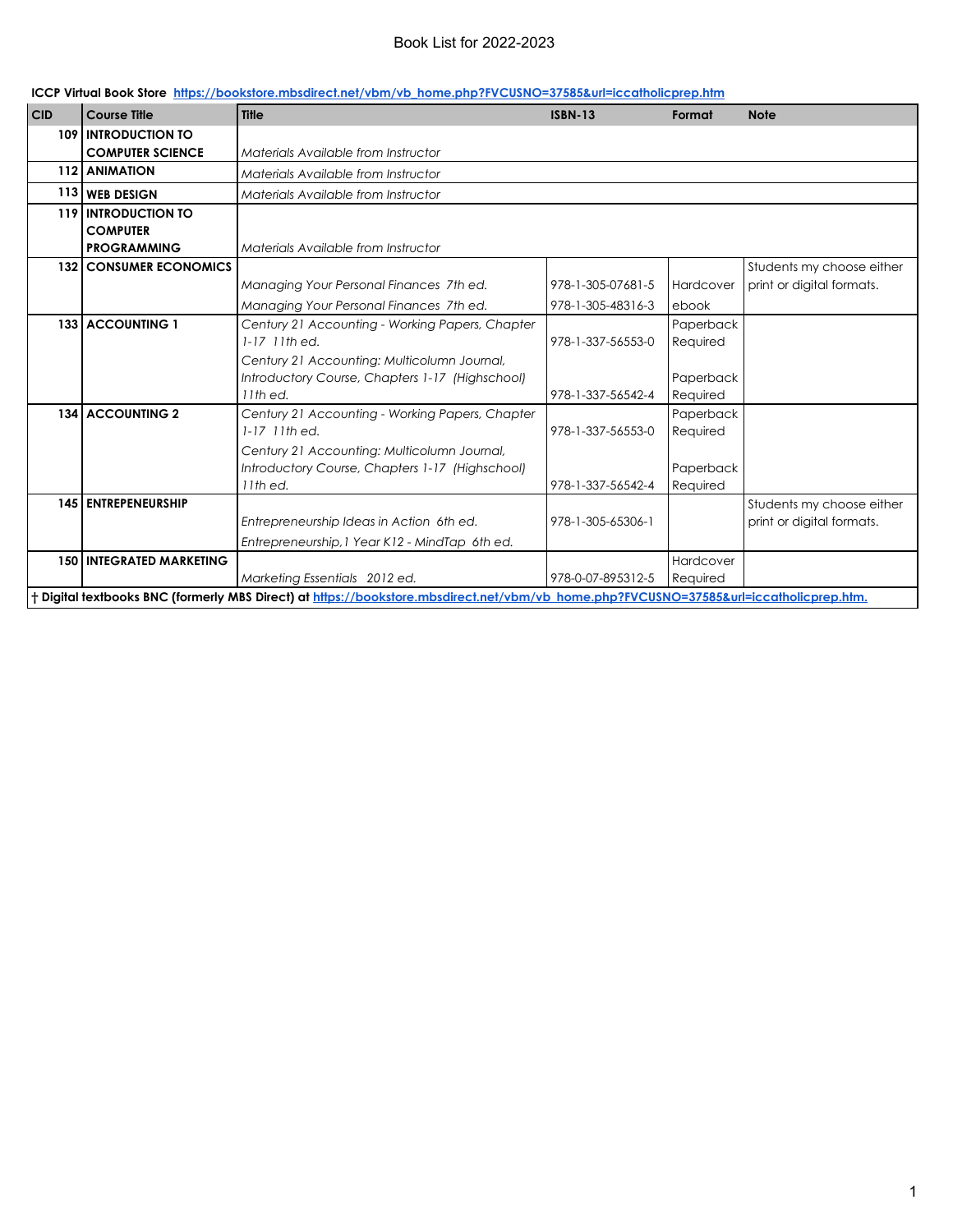| <b>CID</b> | <b>Course Title</b>                       | <b>Title</b>                                     | <b>ISBN-13</b>    | Format                | <b>Note</b>  |
|------------|-------------------------------------------|--------------------------------------------------|-------------------|-----------------------|--------------|
| 202        | <b>STRATEGIES FOR</b>                     |                                                  |                   |                       |              |
|            | <b>ACADEMIC SUCCESS &amp;</b>             | Practice Makes Perfect: Preparation for State    |                   | Paperback             |              |
|            | <b>READING SKILLS</b>                     | Reading Assessments Level 9                      | 978-1-58049-318-5 | Required              |              |
| 211        | <b>ENGLISH 1</b>                          |                                                  |                   | Paperback             |              |
|            |                                           | Lord of the Flies                                | 978-0-399-50148-7 | Required              |              |
|            |                                           |                                                  |                   | Paperback             |              |
|            |                                           | When I Was the Greatest                          | 978-1-4424-5948-9 | Required              | New Textbook |
|            |                                           |                                                  |                   | Paperback             |              |
|            |                                           | Romeo and Juliet - Thrifty Study Edition         | 978-0-486-47573-8 | Required              |              |
|            |                                           | Additional Materials Provided by Instructor      |                   |                       |              |
|            |                                           | Fee for IXL license is collected through Smart   |                   |                       |              |
|            |                                           | Tuition; Year course: \$10                       |                   |                       |              |
| 212        | <b>ENGLISH 1 HONORS</b>                   |                                                  |                   | Paperback             |              |
|            |                                           | Lord of the Flies                                | 978-0-399-50148-7 | Required              |              |
|            |                                           |                                                  | 978-0-486-47573-8 | Paperback<br>Required |              |
|            |                                           | Romeo and Juliet - Thrifty Study Edition         |                   | Paperback             |              |
|            |                                           | <b>Brave New World</b>                           | 978-0-06-085052-4 | Required              |              |
|            |                                           |                                                  |                   | Paperback             |              |
|            |                                           | Pearl                                            | 978-0-14-017737-4 | Required              |              |
|            |                                           | Additional Materials Provided by Instructor      |                   |                       |              |
|            |                                           | Fee for IXL license is collected through Smart   |                   |                       |              |
|            |                                           | Tuition; Year course: \$10                       |                   |                       |              |
| 217        | <b>JOURNALISM</b>                         | Materials Provided by the Instructor             |                   |                       |              |
| 219        | <b>CREATIVE WRITING</b>                   | Materials Provided by the Instructor             |                   |                       |              |
| 220        | <b>ENGLISH 2</b>                          | Pact: Three Young Men Make a Promise and Fulfill |                   | Paperback             |              |
|            |                                           | a Dream                                          | 978-1-57322-989-0 | Required              |              |
|            |                                           |                                                  |                   | Paperback             |              |
|            |                                           | We Have Always Lived in the Castle               | 978-0-14-303997-6 | Required              | New Textbook |
|            |                                           |                                                  |                   | Paperback             |              |
|            |                                           | Macbeth                                          | 978-1-107-61549-6 | Required              |              |
|            |                                           | Additional Materials Provided by Instructor      |                   |                       |              |
|            |                                           | Fee for IXL license is collected through Smart   |                   |                       |              |
|            |                                           | Tuition; Year course: \$10                       |                   |                       |              |
| 221        | <b>ENGLISH 2 HONORS</b>                   |                                                  |                   | Paperback             |              |
|            |                                           | Fahrenheit 451                                   | 978-0-345-34296-6 | Required              | New Textbook |
|            |                                           | Macbeth                                          | 978-1-107-61549-6 | Paperback             |              |
|            |                                           |                                                  |                   | Required<br>Paperback |              |
|            |                                           | Glass Menagerie                                  | 978-0-8112-1404-9 | Required              |              |
|            |                                           | Fee for IXL license is collected through Smart   |                   |                       |              |
|            |                                           | Tuition; Year course: \$10                       |                   |                       |              |
|            |                                           | Additional Materials Provided by Instructor      |                   |                       |              |
|            | 230 ENGLISH 3                             |                                                  |                   | Paperback             |              |
|            |                                           | <b>Scarlet Letter</b>                            | 978-0-486-28048-6 | Required              |              |
|            |                                           |                                                  |                   | Paperback             |              |
|            |                                           | Death of the Salesman                            | 978-0-14-048134-1 | Required              |              |
|            |                                           |                                                  |                   | Paperback             |              |
|            |                                           | Catcher in the Rye                               | 978-0-316-76948-8 | Required              |              |
|            |                                           | Additional Materials Provided by Instructor      |                   |                       |              |
|            |                                           | Fee for IXL license is collected through Smart   |                   |                       |              |
|            |                                           | Tuition; Year course: \$10                       |                   |                       |              |
|            | 235 AP LANGUAGE AND<br><b>COMPOSITION</b> |                                                  |                   | Paperback             |              |
|            |                                           | <b>Scarlet Letter</b>                            | 978-0-486-28048-6 | Required              |              |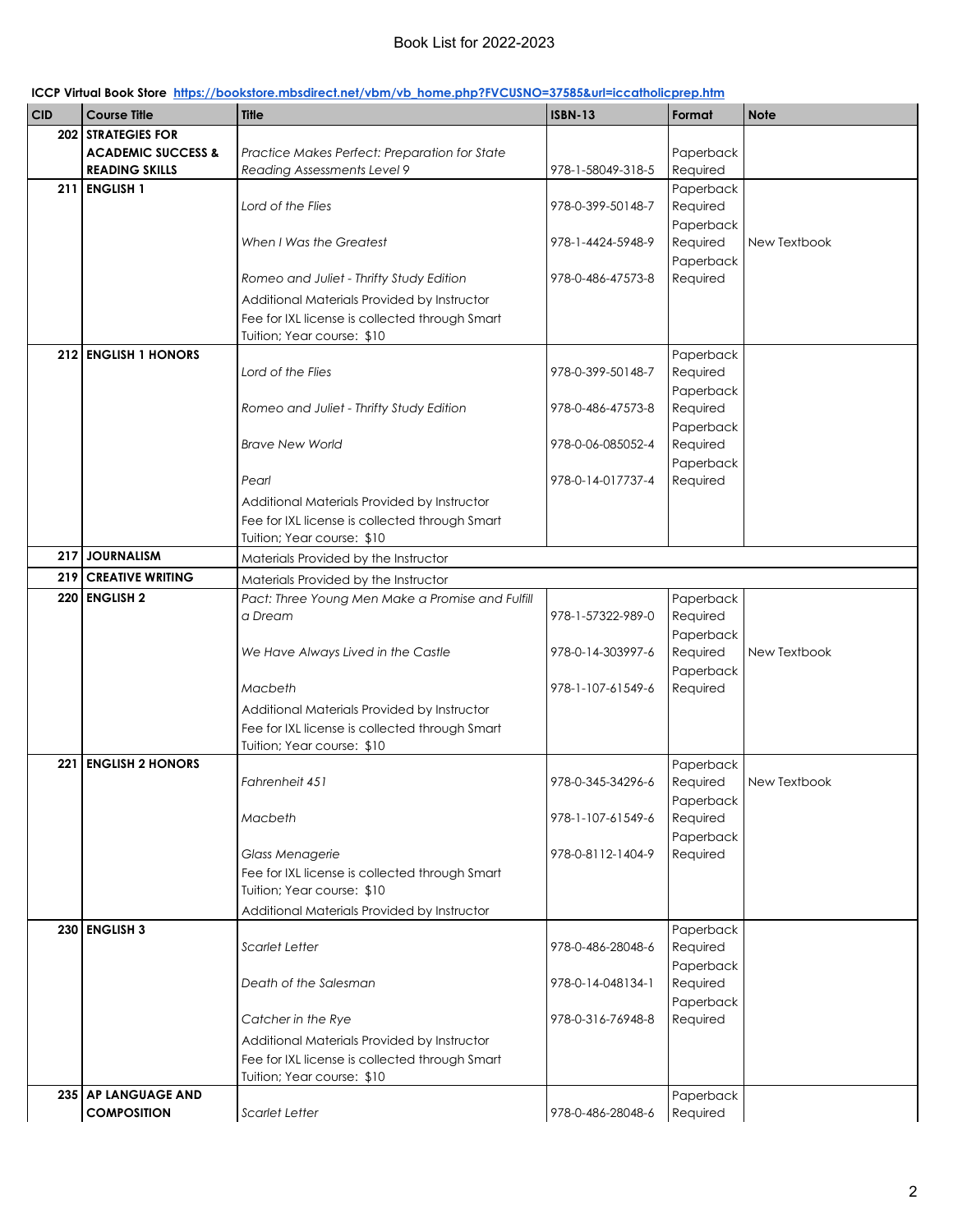|  | ICCP Virtual Book Store https://bookstore.mbsdirect.net/vbm/vb_home.php?FVCUSNO=37585&url=iccatholicprep.htm |  |  |
|--|--------------------------------------------------------------------------------------------------------------|--|--|
|--|--------------------------------------------------------------------------------------------------------------|--|--|

| <b>CID</b>                            | <b>Course Title</b>          | <b>Title</b>                                                                                                                | <b>ISBN-13</b>    | Format    | Note         |  |
|---------------------------------------|------------------------------|-----------------------------------------------------------------------------------------------------------------------------|-------------------|-----------|--------------|--|
|                                       |                              |                                                                                                                             |                   | Paperback |              |  |
|                                       |                              | The Crucible                                                                                                                | 978-0-14-243733-9 | Required  |              |  |
|                                       |                              | Princeton Review AP English Language and                                                                                    |                   | Paperback |              |  |
|                                       |                              | Composition Prep, 2022                                                                                                      | 978-0-525-57061-5 | Required  | New Edition! |  |
|                                       |                              | Additional Materials Provided by Instructor                                                                                 |                   |           |              |  |
|                                       | 240 ENGLISH 4                |                                                                                                                             |                   | Paperback |              |  |
|                                       |                              | Oliver Twist                                                                                                                | 978-0-486-42453-8 | Required  |              |  |
|                                       |                              |                                                                                                                             |                   | Paperback |              |  |
|                                       |                              | Hamlet (Blue Cover With Pages 281-312)                                                                                      | 978-0-7434-7712-3 | Required  |              |  |
|                                       |                              |                                                                                                                             |                   | Paperback |              |  |
|                                       |                              | Beowulf - A New Verse Translation                                                                                           | 978-0-393-32097-8 | Required  | New Textbook |  |
|                                       |                              | Additional Materials Provided by Instructor                                                                                 |                   |           |              |  |
|                                       | <b>250 AP LITERATURE AND</b> |                                                                                                                             |                   | Paperback |              |  |
|                                       | <b>COMPOSITION</b>           | Invisible Man                                                                                                               | 978-0-679-73276-1 | Required  |              |  |
|                                       |                              |                                                                                                                             |                   | Paperback |              |  |
|                                       |                              | Madame Bovary                                                                                                               | 978-0-393-97917-6 | Required  |              |  |
|                                       |                              |                                                                                                                             |                   | Paperback |              |  |
|                                       |                              | Hamlet (Blue Cover With Pages 281-312)                                                                                      | 978-0-7434-7712-3 | Required  |              |  |
|                                       |                              |                                                                                                                             |                   | Paperback |              |  |
|                                       |                              | Frankenstein                                                                                                                | 978-0-486-28211-4 | Required  | New Textbook |  |
|                                       |                              | Additional Materials Provided by Instructor                                                                                 |                   |           |              |  |
|                                       |                              | † Digital textbooks must be purchased through BNC (formerly MBS Direct) at https://bookstore.mbsdirect.net/vbm/vb home.php? |                   |           |              |  |
| FVCUSNO=37585&url=iccatholicprep.htm. |                              |                                                                                                                             |                   |           |              |  |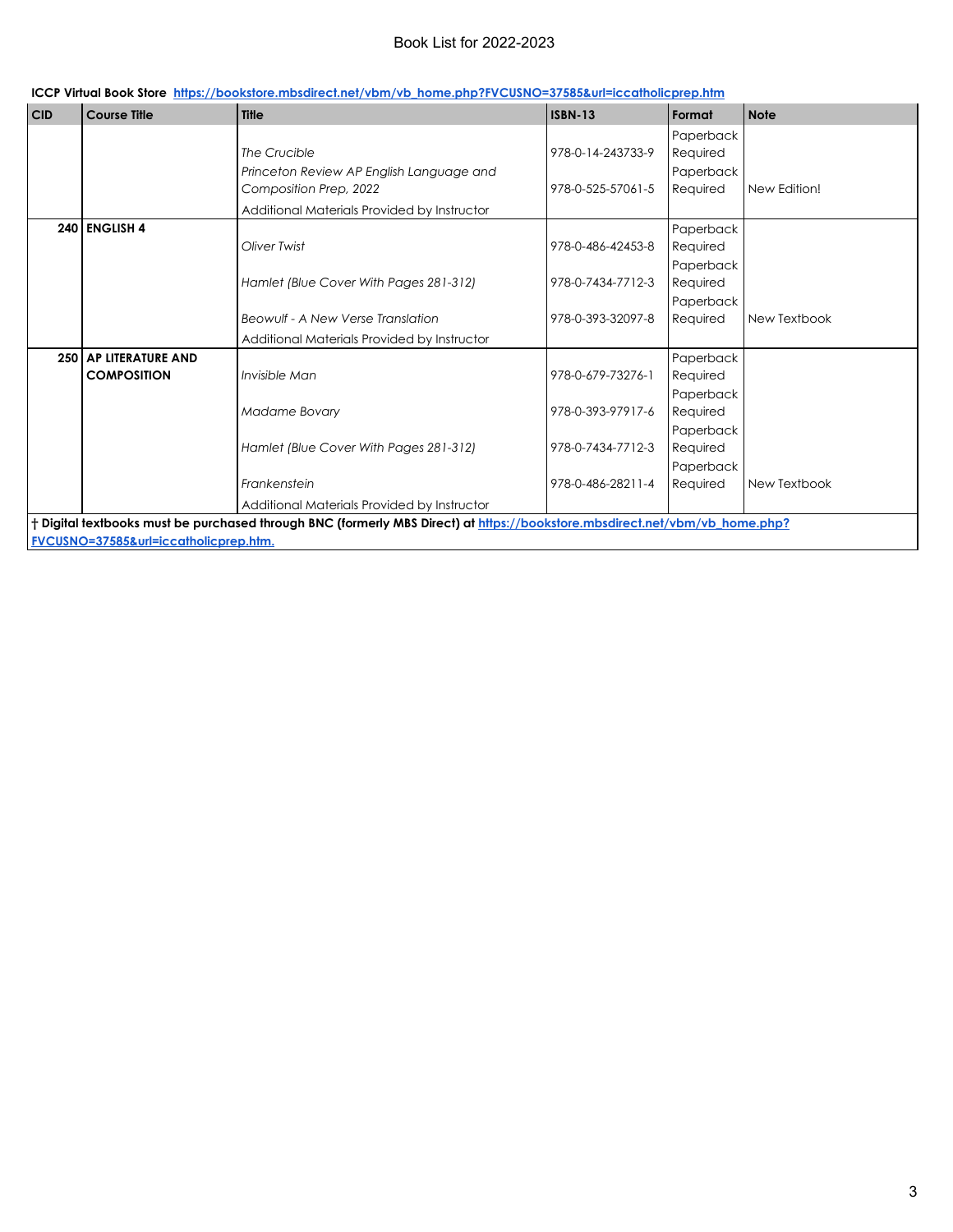|  | ICCP Virtual Book Store https://bookstore.mbsdirect.net/vbm/vb home.php?FVCUSNO=37585&url=iccatholicprep.htm |  |  |
|--|--------------------------------------------------------------------------------------------------------------|--|--|
|--|--------------------------------------------------------------------------------------------------------------|--|--|

| <b>CID</b>                            | <b>Course Title</b>                               | Title                                                                                                                      | <b>ISBN-13</b>    | Format    | <b>Note</b>         |  |  |
|---------------------------------------|---------------------------------------------------|----------------------------------------------------------------------------------------------------------------------------|-------------------|-----------|---------------------|--|--|
| 301                                   | <b>ART SURVEY 2D</b>                              |                                                                                                                            |                   |           |                     |  |  |
|                                       | 302 ART SURVEY 3D                                 | Fees for Visual Arts courses are collected through Smart Tuition; Semester course: \$50                                    |                   |           |                     |  |  |
|                                       |                                                   | Fees for Visual Arts courses are collected through Smart Tuition; Semester course: \$50                                    |                   |           |                     |  |  |
|                                       | 303 ART 1: PRINCIPLES OF                          |                                                                                                                            |                   |           |                     |  |  |
|                                       | <b>DRAWING &amp; BEGINNING</b><br><b>PAINTING</b> |                                                                                                                            |                   |           |                     |  |  |
|                                       | 304 ART 2: ADVANCED                               | Fees for Visual Arts courses are collected through Smart Tuition; Year-long course: \$75 / Semester course: \$50           |                   |           |                     |  |  |
|                                       | <b>DRAWING &amp; PAINTING</b>                     | Fees for Visual Arts courses are collected through Smart Tuition; Year-long course: \$75 / Semester course: \$50           |                   |           |                     |  |  |
|                                       | 306   ART INDEPENDENT STUDY                       |                                                                                                                            |                   |           |                     |  |  |
|                                       | 310 GRAPHIC DESIGN 1                              | Fees for Visual Arts courses are collected through Smart Tuition; Year-long course: \$75 / Semester course: \$50           |                   |           |                     |  |  |
|                                       |                                                   | Materials Provided by Instructor                                                                                           |                   |           |                     |  |  |
|                                       | 311   GRAPHIC DESIGN 2                            | Materials Provided by Instructor                                                                                           |                   |           |                     |  |  |
|                                       | 315 SKETCHING                                     | Fees for Visual Arts courses are collected through Smart Tuition; Semester course: \$50                                    |                   |           |                     |  |  |
|                                       | 324   CERAMICS 1                                  | Fees for Visual Arts courses are collected through Smart Tuition; Semester course: \$50                                    |                   |           |                     |  |  |
|                                       | 325 CERAMICS 2                                    | Fees for Visual Arts courses are collected through Smart Tuition; Semester course: \$50                                    |                   |           |                     |  |  |
|                                       | 336 CERAMICS 3                                    | Fees for Visual Arts courses are collected through Smart Tuition; Semester course: \$50                                    |                   |           |                     |  |  |
|                                       | 338 CERAMICS INDEPENDENT                          |                                                                                                                            |                   |           |                     |  |  |
|                                       | <b>STUDY</b>                                      | Fees for Visual Arts courses are collected through Smart Tuition; Semester course: \$100                                   |                   |           |                     |  |  |
|                                       | 352 BAND ENSEMBLE                                 | Fees for Performing Arts courses are collected through Smart Tuition; Semester course: \$50                                |                   |           |                     |  |  |
|                                       | 363 CHORUS SEM                                    |                                                                                                                            |                   | Paperback |                     |  |  |
|                                       |                                                   | Successful Warmups, Book 1                                                                                                 | 978-0-8497-4174-6 | Required  | <b>NEW TEXTBOOK</b> |  |  |
|                                       |                                                   |                                                                                                                            |                   | Paperback |                     |  |  |
|                                       |                                                   | Elementary Exercises in Sight Singing                                                                                      | 979-0-05-130520-9 | Required  |                     |  |  |
|                                       |                                                   | Fees for Performing Arts courses are collected                                                                             |                   |           |                     |  |  |
|                                       |                                                   | through Smart Tuition; Semester course: \$50                                                                               |                   |           |                     |  |  |
|                                       | 368 GROUP PIANO 1                                 | Alfred's Basic Adult All-in-One Course: Piano, Level                                                                       |                   | Paperback |                     |  |  |
|                                       |                                                   | 1 - With 2 CD's                                                                                                            | 978-0-88284-931-7 | Required  |                     |  |  |
|                                       |                                                   | Fees for Performing Arts courses are collected                                                                             |                   |           |                     |  |  |
|                                       | 369 GROUP PIANO 2                                 | through Smart Tuition; Semester course: \$50<br>Alfred's Basic Adult All-in-One Course: Piano, Level                       |                   | Paperback |                     |  |  |
|                                       |                                                   | 1 - With 2 CD's                                                                                                            | 978-0-88284-931-7 | Required  |                     |  |  |
|                                       |                                                   | Fees for Performing Arts courses are collected                                                                             |                   |           |                     |  |  |
|                                       |                                                   | through Smart Tuition; Semester course: \$50                                                                               |                   |           |                     |  |  |
|                                       | <b>378 GUITAR 1</b>                               | Hands-on Training: First-Year Guitar - Text Only 5th                                                                       |                   | Paperback |                     |  |  |
|                                       |                                                   | ed.                                                                                                                        | 978-0-9860175-2-0 | Required  |                     |  |  |
|                                       |                                                   |                                                                                                                            |                   | Paperback |                     |  |  |
|                                       |                                                   | Guitar Chord Changes Made Easy                                                                                             | 978-1-4196-8712-9 | Required  |                     |  |  |
|                                       |                                                   | Fees for Performing Arts courses are collected                                                                             |                   |           |                     |  |  |
|                                       |                                                   | through Smart Tuition; Year-long course: \$75.                                                                             |                   |           |                     |  |  |
|                                       |                                                   | Students must provide their own guitar for this class.                                                                     |                   |           |                     |  |  |
|                                       |                                                   | Questions can be directed to Mr. VanMersbergen                                                                             |                   |           |                     |  |  |
|                                       |                                                   | at Ivanmersbergen@iccatholicprep.org                                                                                       |                   |           |                     |  |  |
| 379                                   | <b>GUITAR 2</b>                                   |                                                                                                                            | 978-0-9798548-3-5 | Paperback |                     |  |  |
|                                       |                                                   | Hands-on Training Second Yr. Guitar-Text 2nd ed.<br>Fees for Performing Arts courses are collected                         |                   | Required  |                     |  |  |
|                                       |                                                   | through Smart Tuition; Year-long course: \$75.                                                                             |                   |           |                     |  |  |
|                                       |                                                   | Students must provide their own guitar for this class.                                                                     |                   |           |                     |  |  |
|                                       |                                                   | Questions can be directed to Mr. VanMersbergen                                                                             |                   |           |                     |  |  |
|                                       |                                                   | at Ivanmersbergen@iccatholicprep.org                                                                                       |                   |           |                     |  |  |
|                                       |                                                   | † Digital textbooksmust be purchased through BNC (formerly MBS Direct) at https://bookstore.mbsdirect.net/vbm/vb_home.php? |                   |           |                     |  |  |
| FVCUSNO=37585&url=iccatholicprep.htm. |                                                   |                                                                                                                            |                   |           |                     |  |  |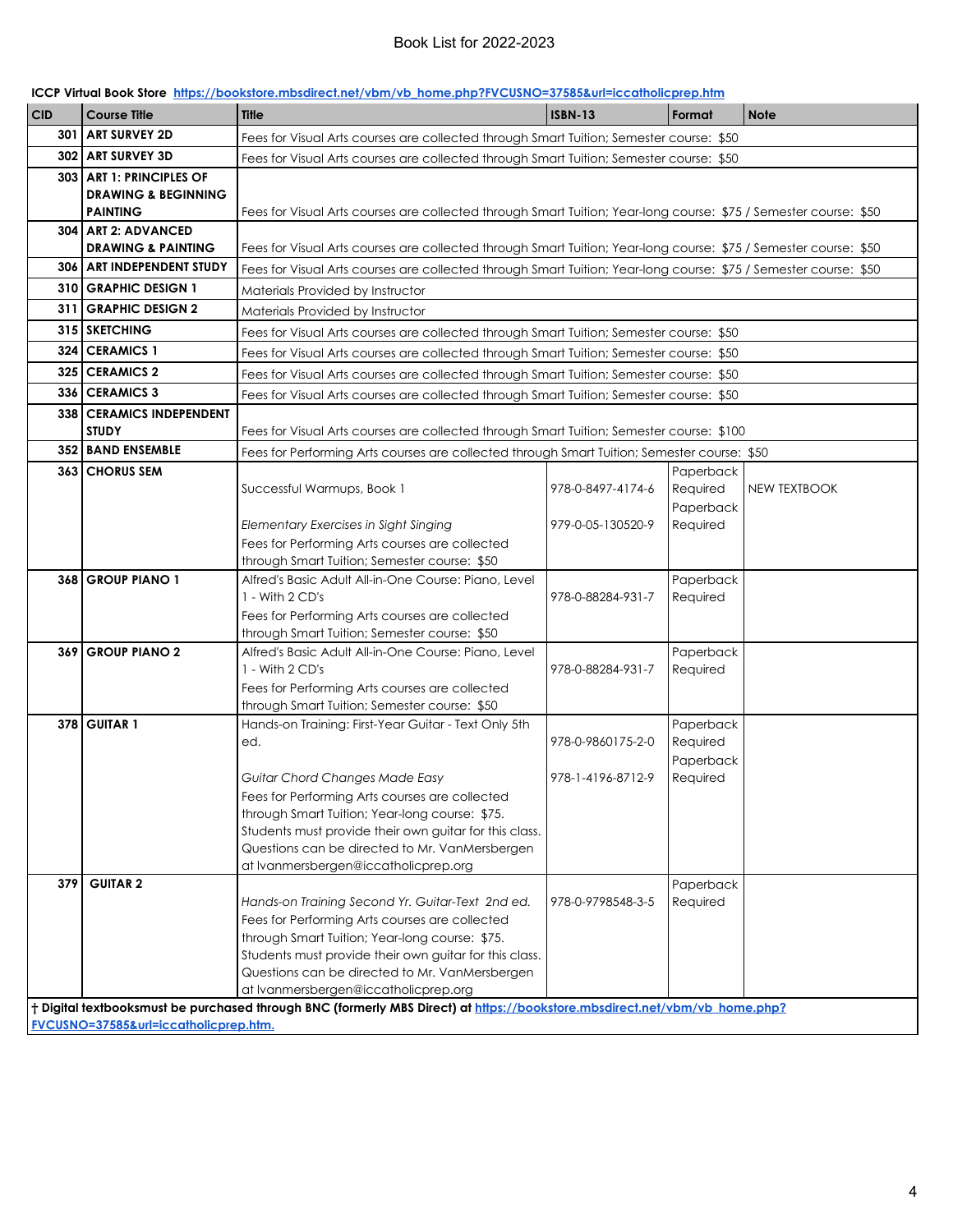| <b>CID</b> | <b>Course Title</b>             | <b>Title</b>                                     | <b>ISBN-13</b>    | Format     | <b>Note</b>                 |
|------------|---------------------------------|--------------------------------------------------|-------------------|------------|-----------------------------|
| 411        | ALGEBRA 1                       |                                                  |                   | Digital    |                             |
|            |                                 | Glencoe Algebra 1 - 1 Year Access                | 978-0-07-898516-4 | Required † |                             |
|            | 412 ALGEBRA 1 ENHANCED          |                                                  |                   | Digital    |                             |
|            |                                 | Glencoe Algebra 1 - 1 Year Access                | 978-0-07-898516-4 | Required t |                             |
|            | 413 ALGEBRA I HONORS            |                                                  |                   | Digital    |                             |
|            |                                 | Glencoe Algebra 1 - 1 Year Access                | 978-0-07-898516-4 | Required t |                             |
|            | 420 GEOMETRY                    |                                                  |                   | Digital    |                             |
|            |                                 | Geometry 1 - Year Access                         | 978-0-07-898494-5 | Required + | New textbook                |
| 421        | <b>GEOMETRY ENHANCED</b>        |                                                  |                   | Digital    |                             |
|            |                                 | Geometry 1 - Year Access                         | 978-0-07-898494-5 | Required + | New textbook                |
|            | <b>422 GEOMETRY HONORS</b>      |                                                  |                   | Digital    |                             |
|            |                                 | Geometry 1 - Year Access                         | 978-0-07-898494-5 | Required † | New textbook                |
| 429        | <b>ALGEBRA 2</b>                |                                                  |                   | Hardcover  |                             |
|            |                                 | Algebra 2 (McGraw - Hill)                        | 978-0-07-663990-8 | Required   |                             |
| 431        | <b>ALGEBRA 2 ENHANCED</b>       |                                                  |                   | Hardcover  |                             |
|            |                                 | Algebra 2 (McGraw - Hill)                        | 978-0-07-663990-8 | Required   |                             |
|            | 432 ALGEBRA                     |                                                  |                   |            |                             |
|            | 2/TRIGONOMETRY -                |                                                  |                   |            |                             |
|            | <b>HONORS</b>                   | Algebra 2 (Glencoe)                              | 978-0-07-903990-3 | Hardcover  | New textbook                |
|            |                                 |                                                  |                   |            | Students may choose either  |
|            |                                 | Glencoe Algebra 2 - 1 Year Access                | 978-0-07-898521-8 | Digital    | print or digital format.    |
|            | 439 ALGEBRA 3                   |                                                  |                   |            | Online Access not required. |
|            |                                 |                                                  |                   | Hardcover  | Used copies are             |
|            |                                 | Thinking Mathematically (6th ed.) - With Access  | 978-0-13-355190-7 | Required   | acceptable.                 |
|            | <b>440 COLLEGE ALGEBRA WITH</b> |                                                  |                   | Hardcover  |                             |
|            | <b>TRIGONOMETRY</b>             | College Algebra and Trigonometry - NASTA Edition | 978-0-13-136341-0 | Required   |                             |
| 441        | <b>PRE-CALCULUS HONORS</b>      |                                                  |                   | Hardcover  |                             |
|            |                                 | Precalculus With Limits: A Graphing Approach     | 978-1-111-42764-1 | Required   |                             |
|            | 443 STATISTICS                  |                                                  |                   |            | New textbook                |
|            |                                 |                                                  |                   |            | PURCHASE LINK: https:       |
|            |                                 |                                                  |                   | Digital    | //www.savvas.com/index.     |
|            |                                 | Stats in Your World MyMathLab Student 1- Year    | 978-0-13-296237-7 | Required † | cfm?locator=PS1t3p&pid=     |
|            | 451 AP CALCULUS (AB)            |                                                  |                   | Hardcover  |                             |
|            |                                 | Calculus of a Single Variable, AP Version        | 978-0-547-21290-6 | Required   |                             |

#### **ICCP Virtual Book Store https://bookstore.mbsdirect.net/vbm/vb\_home.php?FVCUSNO=37585&url=iccatholicprep.htm**

**† Digital textbooks other than Statistics must be purchased through BNC (formerly MBS Direct) at https://bookstore.mbsdirect.net/vbm/vb\_home.php? FVCUSNO=37585&url=iccatholicprep.htm. The Statistics digital textbook must be purchased directly from the publisher following the following steps.**

**1. Please go to https://www.savvas.com/index.cfm?locator=PS1t3p&pid=**

**2. In the "Ordering is Easy" box, under step 3, type in your zip code--60126**

**3. In the drop down under "Select School", scroll until you see IC Catholic Prep and click on it**

**4. In the Search Box, type in this ISBN: 9780132962377**

**5. Verify the description of the product associated with the above ISBN: MyMathLab for School from Pearson: MyMathLab® for School 1yr - Digital Delivery Access**

**6. Click on the ISBN**

**7. Put the Quantity in the box and select "Add to Cart"**

**8. Click Guest Checkout and fill out the information on the form and the order will be processed**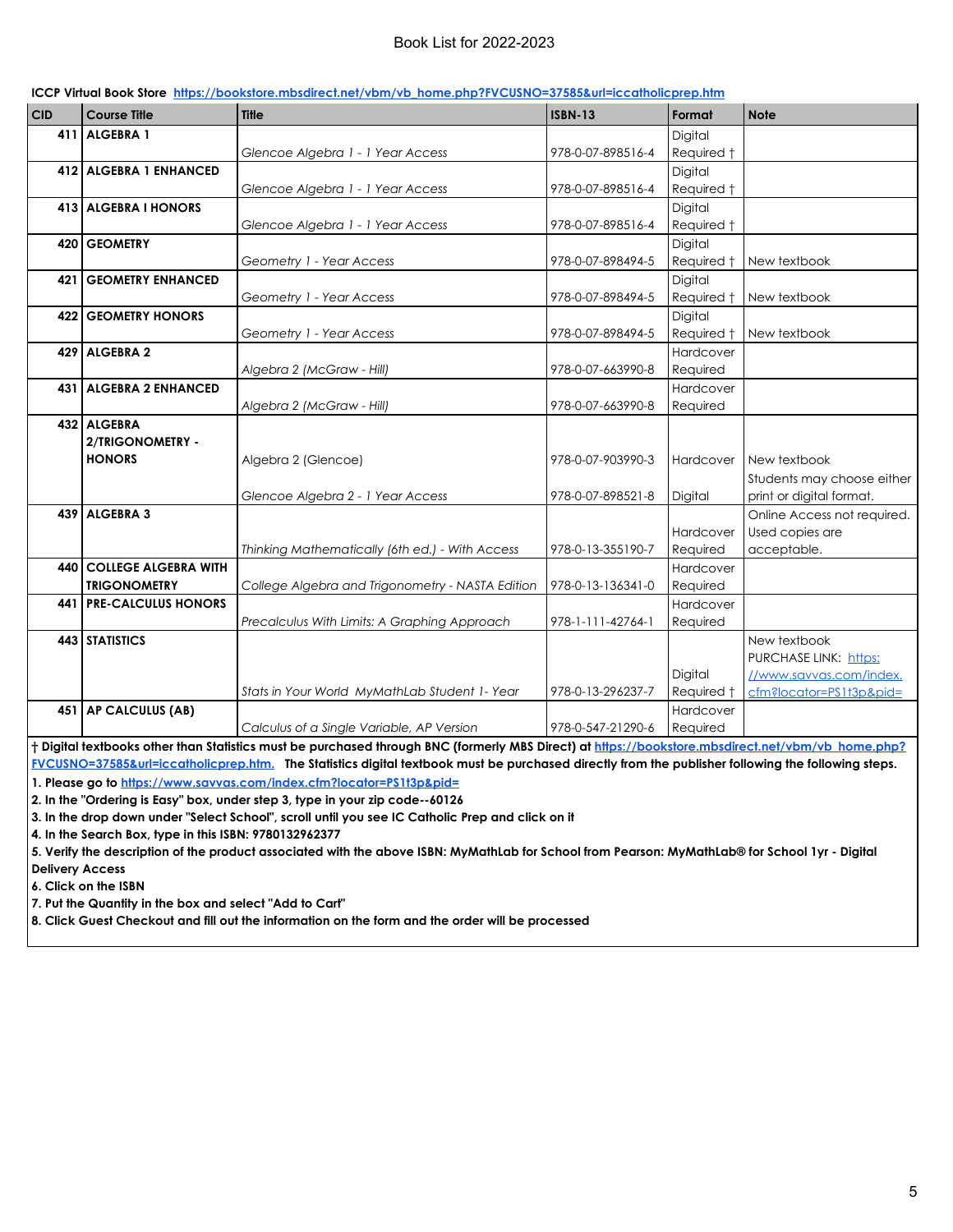| ICCP Virtual Book Store https://bookstore.mbsdirect.net/vbm/vb home.php?FVCUSNO=37585&url=iccatholicprep.htm |  |  |
|--------------------------------------------------------------------------------------------------------------|--|--|
|--------------------------------------------------------------------------------------------------------------|--|--|

| 531   SPANISH 1<br>PURCHASE LINK: https:<br>Digial<br>//vistahigherlearning.<br>Required<br>com/school/iccp<br>Descubre, Nivel 1 Prime<br>978-1-5433-4121-8<br>541 SPANISH 1 HONORS<br>PURCHASE LINK: https:<br>Digial<br>//vistahigherlearning.<br>978-1-5433-4121-8<br>Required<br>com/school/iccp<br>Descubre, Nivel 1 Prime<br>532 SPANISH 2<br>PURCHASE LINK: https:<br>Digial<br>//vistahigherlearning.<br>978-1-54334-229-1<br>Required<br>com/school/iccp<br>Descubre, Nivel 2 - Prime<br>542 SPANISH 2 HONORS<br>PURCHASE LINK: https:<br>Digial<br>//vistahigherlearning.<br>Descubre, Nivel 2 - With SuperSite and Ecuaderno<br>978-1-54334-229-1<br>Required<br>com/school/iccp<br>Access<br>533 SPANISH 3<br>PURCHASE LINK: https:<br>Descubre, Level 3 - SuperSite, vText and Ecuaderno<br>Digial<br>//vistahigherlearning.<br>978-1-68004-697-7<br>com/school/iccp<br>Required<br>Access<br>543 SPANISH 3 HONORS<br>PURCHASE LINK: https:<br>Descubre, Level 3 - SuperSite, vText and Ecuaderno<br>Digial<br>//vistahigherlearning.<br>978-1-68004-697-7<br>Required<br>com/school/iccp<br>Access<br>535 SPANISH 4<br>PURCHASE LINK: https:<br>Digial<br>//vistahigherlearning.<br>Perspectivas - SSPlus + Online Practice Workbook<br>978-1-54333-919-2<br>com/school/iccp<br>Required<br>546 AP SPANISH<br>PURCHASE LINK: https:<br>//shop.waysidepublishing.<br>Digial<br>com/collections/triangulo-<br>Required<br>apreciado-6-edicion<br>Triangulo Apreciado - 1 Year<br>978-1-944876-76-0<br><b>551   ITALIAN 1</b><br>PURCHASE LINK: https:<br>Digial<br>//vistahigherlearning.<br>978-1-54330-599-9<br>Required<br>com/school/iccp<br>Sentieri 3e SSPlus + with SAM Code (36M)<br><b>552   ITALIAN 2</b><br>PURCHASE LINK: https:<br>//vistahigherlearning.<br>Hardcover<br>Sentieri 2nd ed.<br>978-1-62680-760-0<br>Required<br>com/school/iccp<br>Paperback<br>978-1-260-46364-4<br>Required<br>Easy Italian Reader<br><b>553 ITALIAN 3 HONORS</b><br>PURCHASE LINK: https:<br>//vistahigherlearning.<br>Hardcover<br>Sentieri 2nd ed.<br>978-1-62680-760-0<br>Required<br>com/school/iccp<br>Paperback<br>978-88-530-1040-7<br>Required<br>La Collana Longobarda - With CD<br>Paperback<br>La Casa Sulla Scogliera - With CD<br>978-88-530-1346-0<br>Required<br>Paperback<br>978-1-260-46364-4<br>Easy Italian Reader<br>Required<br>Practice Makes Perfect: Italian Verb Tenses -<br>Paperback<br>978-1260-45343-0<br>Required<br>Premium 3rd ed.<br>554   ITALIAN 4 HONORS<br>PURCHASE LINK: https:<br>Digital<br>//vistahigherlearning.<br>Immagina 3e SSPlus with SAME Code (18M)<br>978-1-54330-563-0<br>Required †<br>com/school/iccp<br>Paperback<br>Practice Makes Perfect: Italian Verb Tenses 3rd ed.   978-1260-45343-0<br>Required<br><b>KEEP FROM ITALIAN 3</b><br>Paperback<br>Required<br>Easy Italian Reader 3rd ed.<br>978-1-260-46364-4<br><b>KEEP FROM ITALIAN 3</b><br>Paperback | <b>CID</b> | <b>Course Title</b> | <b>Title</b>                             | <b>ISBN-13</b> | Format   | <b>Note</b> |
|---------------------------------------------------------------------------------------------------------------------------------------------------------------------------------------------------------------------------------------------------------------------------------------------------------------------------------------------------------------------------------------------------------------------------------------------------------------------------------------------------------------------------------------------------------------------------------------------------------------------------------------------------------------------------------------------------------------------------------------------------------------------------------------------------------------------------------------------------------------------------------------------------------------------------------------------------------------------------------------------------------------------------------------------------------------------------------------------------------------------------------------------------------------------------------------------------------------------------------------------------------------------------------------------------------------------------------------------------------------------------------------------------------------------------------------------------------------------------------------------------------------------------------------------------------------------------------------------------------------------------------------------------------------------------------------------------------------------------------------------------------------------------------------------------------------------------------------------------------------------------------------------------------------------------------------------------------------------------------------------------------------------------------------------------------------------------------------------------------------------------------------------------------------------------------------------------------------------------------------------------------------------------------------------------------------------------------------------------------------------------------------------------------------------------------------------------------------------------------------------------------------------------------------------------------------------------------------------------------------------------------------------------------------------------------------------------------------------------------------------------------------------------------------------------------------------------------------------------------------------------------------------------------------------------------|------------|---------------------|------------------------------------------|----------------|----------|-------------|
|                                                                                                                                                                                                                                                                                                                                                                                                                                                                                                                                                                                                                                                                                                                                                                                                                                                                                                                                                                                                                                                                                                                                                                                                                                                                                                                                                                                                                                                                                                                                                                                                                                                                                                                                                                                                                                                                                                                                                                                                                                                                                                                                                                                                                                                                                                                                                                                                                                                                                                                                                                                                                                                                                                                                                                                                                                                                                                                                 |            |                     |                                          |                |          |             |
|                                                                                                                                                                                                                                                                                                                                                                                                                                                                                                                                                                                                                                                                                                                                                                                                                                                                                                                                                                                                                                                                                                                                                                                                                                                                                                                                                                                                                                                                                                                                                                                                                                                                                                                                                                                                                                                                                                                                                                                                                                                                                                                                                                                                                                                                                                                                                                                                                                                                                                                                                                                                                                                                                                                                                                                                                                                                                                                                 |            |                     |                                          |                |          |             |
|                                                                                                                                                                                                                                                                                                                                                                                                                                                                                                                                                                                                                                                                                                                                                                                                                                                                                                                                                                                                                                                                                                                                                                                                                                                                                                                                                                                                                                                                                                                                                                                                                                                                                                                                                                                                                                                                                                                                                                                                                                                                                                                                                                                                                                                                                                                                                                                                                                                                                                                                                                                                                                                                                                                                                                                                                                                                                                                                 |            |                     |                                          |                |          |             |
|                                                                                                                                                                                                                                                                                                                                                                                                                                                                                                                                                                                                                                                                                                                                                                                                                                                                                                                                                                                                                                                                                                                                                                                                                                                                                                                                                                                                                                                                                                                                                                                                                                                                                                                                                                                                                                                                                                                                                                                                                                                                                                                                                                                                                                                                                                                                                                                                                                                                                                                                                                                                                                                                                                                                                                                                                                                                                                                                 |            |                     |                                          |                |          |             |
|                                                                                                                                                                                                                                                                                                                                                                                                                                                                                                                                                                                                                                                                                                                                                                                                                                                                                                                                                                                                                                                                                                                                                                                                                                                                                                                                                                                                                                                                                                                                                                                                                                                                                                                                                                                                                                                                                                                                                                                                                                                                                                                                                                                                                                                                                                                                                                                                                                                                                                                                                                                                                                                                                                                                                                                                                                                                                                                                 |            |                     |                                          |                |          |             |
|                                                                                                                                                                                                                                                                                                                                                                                                                                                                                                                                                                                                                                                                                                                                                                                                                                                                                                                                                                                                                                                                                                                                                                                                                                                                                                                                                                                                                                                                                                                                                                                                                                                                                                                                                                                                                                                                                                                                                                                                                                                                                                                                                                                                                                                                                                                                                                                                                                                                                                                                                                                                                                                                                                                                                                                                                                                                                                                                 |            |                     |                                          |                |          |             |
|                                                                                                                                                                                                                                                                                                                                                                                                                                                                                                                                                                                                                                                                                                                                                                                                                                                                                                                                                                                                                                                                                                                                                                                                                                                                                                                                                                                                                                                                                                                                                                                                                                                                                                                                                                                                                                                                                                                                                                                                                                                                                                                                                                                                                                                                                                                                                                                                                                                                                                                                                                                                                                                                                                                                                                                                                                                                                                                                 |            |                     |                                          |                |          |             |
|                                                                                                                                                                                                                                                                                                                                                                                                                                                                                                                                                                                                                                                                                                                                                                                                                                                                                                                                                                                                                                                                                                                                                                                                                                                                                                                                                                                                                                                                                                                                                                                                                                                                                                                                                                                                                                                                                                                                                                                                                                                                                                                                                                                                                                                                                                                                                                                                                                                                                                                                                                                                                                                                                                                                                                                                                                                                                                                                 |            |                     |                                          |                |          |             |
|                                                                                                                                                                                                                                                                                                                                                                                                                                                                                                                                                                                                                                                                                                                                                                                                                                                                                                                                                                                                                                                                                                                                                                                                                                                                                                                                                                                                                                                                                                                                                                                                                                                                                                                                                                                                                                                                                                                                                                                                                                                                                                                                                                                                                                                                                                                                                                                                                                                                                                                                                                                                                                                                                                                                                                                                                                                                                                                                 |            |                     |                                          |                |          |             |
|                                                                                                                                                                                                                                                                                                                                                                                                                                                                                                                                                                                                                                                                                                                                                                                                                                                                                                                                                                                                                                                                                                                                                                                                                                                                                                                                                                                                                                                                                                                                                                                                                                                                                                                                                                                                                                                                                                                                                                                                                                                                                                                                                                                                                                                                                                                                                                                                                                                                                                                                                                                                                                                                                                                                                                                                                                                                                                                                 |            |                     |                                          |                |          |             |
|                                                                                                                                                                                                                                                                                                                                                                                                                                                                                                                                                                                                                                                                                                                                                                                                                                                                                                                                                                                                                                                                                                                                                                                                                                                                                                                                                                                                                                                                                                                                                                                                                                                                                                                                                                                                                                                                                                                                                                                                                                                                                                                                                                                                                                                                                                                                                                                                                                                                                                                                                                                                                                                                                                                                                                                                                                                                                                                                 |            |                     |                                          |                |          |             |
|                                                                                                                                                                                                                                                                                                                                                                                                                                                                                                                                                                                                                                                                                                                                                                                                                                                                                                                                                                                                                                                                                                                                                                                                                                                                                                                                                                                                                                                                                                                                                                                                                                                                                                                                                                                                                                                                                                                                                                                                                                                                                                                                                                                                                                                                                                                                                                                                                                                                                                                                                                                                                                                                                                                                                                                                                                                                                                                                 |            |                     |                                          |                |          |             |
|                                                                                                                                                                                                                                                                                                                                                                                                                                                                                                                                                                                                                                                                                                                                                                                                                                                                                                                                                                                                                                                                                                                                                                                                                                                                                                                                                                                                                                                                                                                                                                                                                                                                                                                                                                                                                                                                                                                                                                                                                                                                                                                                                                                                                                                                                                                                                                                                                                                                                                                                                                                                                                                                                                                                                                                                                                                                                                                                 |            |                     |                                          |                |          |             |
|                                                                                                                                                                                                                                                                                                                                                                                                                                                                                                                                                                                                                                                                                                                                                                                                                                                                                                                                                                                                                                                                                                                                                                                                                                                                                                                                                                                                                                                                                                                                                                                                                                                                                                                                                                                                                                                                                                                                                                                                                                                                                                                                                                                                                                                                                                                                                                                                                                                                                                                                                                                                                                                                                                                                                                                                                                                                                                                                 |            |                     |                                          |                |          |             |
|                                                                                                                                                                                                                                                                                                                                                                                                                                                                                                                                                                                                                                                                                                                                                                                                                                                                                                                                                                                                                                                                                                                                                                                                                                                                                                                                                                                                                                                                                                                                                                                                                                                                                                                                                                                                                                                                                                                                                                                                                                                                                                                                                                                                                                                                                                                                                                                                                                                                                                                                                                                                                                                                                                                                                                                                                                                                                                                                 |            |                     |                                          |                |          |             |
|                                                                                                                                                                                                                                                                                                                                                                                                                                                                                                                                                                                                                                                                                                                                                                                                                                                                                                                                                                                                                                                                                                                                                                                                                                                                                                                                                                                                                                                                                                                                                                                                                                                                                                                                                                                                                                                                                                                                                                                                                                                                                                                                                                                                                                                                                                                                                                                                                                                                                                                                                                                                                                                                                                                                                                                                                                                                                                                                 |            |                     |                                          |                |          |             |
|                                                                                                                                                                                                                                                                                                                                                                                                                                                                                                                                                                                                                                                                                                                                                                                                                                                                                                                                                                                                                                                                                                                                                                                                                                                                                                                                                                                                                                                                                                                                                                                                                                                                                                                                                                                                                                                                                                                                                                                                                                                                                                                                                                                                                                                                                                                                                                                                                                                                                                                                                                                                                                                                                                                                                                                                                                                                                                                                 |            |                     |                                          |                |          |             |
|                                                                                                                                                                                                                                                                                                                                                                                                                                                                                                                                                                                                                                                                                                                                                                                                                                                                                                                                                                                                                                                                                                                                                                                                                                                                                                                                                                                                                                                                                                                                                                                                                                                                                                                                                                                                                                                                                                                                                                                                                                                                                                                                                                                                                                                                                                                                                                                                                                                                                                                                                                                                                                                                                                                                                                                                                                                                                                                                 |            |                     |                                          |                |          |             |
|                                                                                                                                                                                                                                                                                                                                                                                                                                                                                                                                                                                                                                                                                                                                                                                                                                                                                                                                                                                                                                                                                                                                                                                                                                                                                                                                                                                                                                                                                                                                                                                                                                                                                                                                                                                                                                                                                                                                                                                                                                                                                                                                                                                                                                                                                                                                                                                                                                                                                                                                                                                                                                                                                                                                                                                                                                                                                                                                 |            |                     |                                          |                |          |             |
|                                                                                                                                                                                                                                                                                                                                                                                                                                                                                                                                                                                                                                                                                                                                                                                                                                                                                                                                                                                                                                                                                                                                                                                                                                                                                                                                                                                                                                                                                                                                                                                                                                                                                                                                                                                                                                                                                                                                                                                                                                                                                                                                                                                                                                                                                                                                                                                                                                                                                                                                                                                                                                                                                                                                                                                                                                                                                                                                 |            |                     |                                          |                |          |             |
|                                                                                                                                                                                                                                                                                                                                                                                                                                                                                                                                                                                                                                                                                                                                                                                                                                                                                                                                                                                                                                                                                                                                                                                                                                                                                                                                                                                                                                                                                                                                                                                                                                                                                                                                                                                                                                                                                                                                                                                                                                                                                                                                                                                                                                                                                                                                                                                                                                                                                                                                                                                                                                                                                                                                                                                                                                                                                                                                 |            |                     |                                          |                |          |             |
|                                                                                                                                                                                                                                                                                                                                                                                                                                                                                                                                                                                                                                                                                                                                                                                                                                                                                                                                                                                                                                                                                                                                                                                                                                                                                                                                                                                                                                                                                                                                                                                                                                                                                                                                                                                                                                                                                                                                                                                                                                                                                                                                                                                                                                                                                                                                                                                                                                                                                                                                                                                                                                                                                                                                                                                                                                                                                                                                 |            |                     |                                          |                |          |             |
|                                                                                                                                                                                                                                                                                                                                                                                                                                                                                                                                                                                                                                                                                                                                                                                                                                                                                                                                                                                                                                                                                                                                                                                                                                                                                                                                                                                                                                                                                                                                                                                                                                                                                                                                                                                                                                                                                                                                                                                                                                                                                                                                                                                                                                                                                                                                                                                                                                                                                                                                                                                                                                                                                                                                                                                                                                                                                                                                 |            |                     |                                          |                |          |             |
|                                                                                                                                                                                                                                                                                                                                                                                                                                                                                                                                                                                                                                                                                                                                                                                                                                                                                                                                                                                                                                                                                                                                                                                                                                                                                                                                                                                                                                                                                                                                                                                                                                                                                                                                                                                                                                                                                                                                                                                                                                                                                                                                                                                                                                                                                                                                                                                                                                                                                                                                                                                                                                                                                                                                                                                                                                                                                                                                 |            |                     |                                          |                |          |             |
|                                                                                                                                                                                                                                                                                                                                                                                                                                                                                                                                                                                                                                                                                                                                                                                                                                                                                                                                                                                                                                                                                                                                                                                                                                                                                                                                                                                                                                                                                                                                                                                                                                                                                                                                                                                                                                                                                                                                                                                                                                                                                                                                                                                                                                                                                                                                                                                                                                                                                                                                                                                                                                                                                                                                                                                                                                                                                                                                 |            |                     |                                          |                |          |             |
|                                                                                                                                                                                                                                                                                                                                                                                                                                                                                                                                                                                                                                                                                                                                                                                                                                                                                                                                                                                                                                                                                                                                                                                                                                                                                                                                                                                                                                                                                                                                                                                                                                                                                                                                                                                                                                                                                                                                                                                                                                                                                                                                                                                                                                                                                                                                                                                                                                                                                                                                                                                                                                                                                                                                                                                                                                                                                                                                 |            |                     |                                          |                |          |             |
|                                                                                                                                                                                                                                                                                                                                                                                                                                                                                                                                                                                                                                                                                                                                                                                                                                                                                                                                                                                                                                                                                                                                                                                                                                                                                                                                                                                                                                                                                                                                                                                                                                                                                                                                                                                                                                                                                                                                                                                                                                                                                                                                                                                                                                                                                                                                                                                                                                                                                                                                                                                                                                                                                                                                                                                                                                                                                                                                 |            |                     |                                          |                |          |             |
|                                                                                                                                                                                                                                                                                                                                                                                                                                                                                                                                                                                                                                                                                                                                                                                                                                                                                                                                                                                                                                                                                                                                                                                                                                                                                                                                                                                                                                                                                                                                                                                                                                                                                                                                                                                                                                                                                                                                                                                                                                                                                                                                                                                                                                                                                                                                                                                                                                                                                                                                                                                                                                                                                                                                                                                                                                                                                                                                 |            |                     |                                          |                |          |             |
|                                                                                                                                                                                                                                                                                                                                                                                                                                                                                                                                                                                                                                                                                                                                                                                                                                                                                                                                                                                                                                                                                                                                                                                                                                                                                                                                                                                                                                                                                                                                                                                                                                                                                                                                                                                                                                                                                                                                                                                                                                                                                                                                                                                                                                                                                                                                                                                                                                                                                                                                                                                                                                                                                                                                                                                                                                                                                                                                 |            |                     |                                          |                |          |             |
|                                                                                                                                                                                                                                                                                                                                                                                                                                                                                                                                                                                                                                                                                                                                                                                                                                                                                                                                                                                                                                                                                                                                                                                                                                                                                                                                                                                                                                                                                                                                                                                                                                                                                                                                                                                                                                                                                                                                                                                                                                                                                                                                                                                                                                                                                                                                                                                                                                                                                                                                                                                                                                                                                                                                                                                                                                                                                                                                 |            |                     |                                          |                |          |             |
|                                                                                                                                                                                                                                                                                                                                                                                                                                                                                                                                                                                                                                                                                                                                                                                                                                                                                                                                                                                                                                                                                                                                                                                                                                                                                                                                                                                                                                                                                                                                                                                                                                                                                                                                                                                                                                                                                                                                                                                                                                                                                                                                                                                                                                                                                                                                                                                                                                                                                                                                                                                                                                                                                                                                                                                                                                                                                                                                 |            |                     |                                          |                |          |             |
|                                                                                                                                                                                                                                                                                                                                                                                                                                                                                                                                                                                                                                                                                                                                                                                                                                                                                                                                                                                                                                                                                                                                                                                                                                                                                                                                                                                                                                                                                                                                                                                                                                                                                                                                                                                                                                                                                                                                                                                                                                                                                                                                                                                                                                                                                                                                                                                                                                                                                                                                                                                                                                                                                                                                                                                                                                                                                                                                 |            |                     |                                          |                |          |             |
|                                                                                                                                                                                                                                                                                                                                                                                                                                                                                                                                                                                                                                                                                                                                                                                                                                                                                                                                                                                                                                                                                                                                                                                                                                                                                                                                                                                                                                                                                                                                                                                                                                                                                                                                                                                                                                                                                                                                                                                                                                                                                                                                                                                                                                                                                                                                                                                                                                                                                                                                                                                                                                                                                                                                                                                                                                                                                                                                 |            |                     |                                          |                |          |             |
|                                                                                                                                                                                                                                                                                                                                                                                                                                                                                                                                                                                                                                                                                                                                                                                                                                                                                                                                                                                                                                                                                                                                                                                                                                                                                                                                                                                                                                                                                                                                                                                                                                                                                                                                                                                                                                                                                                                                                                                                                                                                                                                                                                                                                                                                                                                                                                                                                                                                                                                                                                                                                                                                                                                                                                                                                                                                                                                                 |            |                     |                                          |                |          |             |
|                                                                                                                                                                                                                                                                                                                                                                                                                                                                                                                                                                                                                                                                                                                                                                                                                                                                                                                                                                                                                                                                                                                                                                                                                                                                                                                                                                                                                                                                                                                                                                                                                                                                                                                                                                                                                                                                                                                                                                                                                                                                                                                                                                                                                                                                                                                                                                                                                                                                                                                                                                                                                                                                                                                                                                                                                                                                                                                                 |            |                     |                                          |                |          |             |
|                                                                                                                                                                                                                                                                                                                                                                                                                                                                                                                                                                                                                                                                                                                                                                                                                                                                                                                                                                                                                                                                                                                                                                                                                                                                                                                                                                                                                                                                                                                                                                                                                                                                                                                                                                                                                                                                                                                                                                                                                                                                                                                                                                                                                                                                                                                                                                                                                                                                                                                                                                                                                                                                                                                                                                                                                                                                                                                                 |            |                     |                                          |                |          |             |
|                                                                                                                                                                                                                                                                                                                                                                                                                                                                                                                                                                                                                                                                                                                                                                                                                                                                                                                                                                                                                                                                                                                                                                                                                                                                                                                                                                                                                                                                                                                                                                                                                                                                                                                                                                                                                                                                                                                                                                                                                                                                                                                                                                                                                                                                                                                                                                                                                                                                                                                                                                                                                                                                                                                                                                                                                                                                                                                                 |            |                     |                                          |                |          |             |
|                                                                                                                                                                                                                                                                                                                                                                                                                                                                                                                                                                                                                                                                                                                                                                                                                                                                                                                                                                                                                                                                                                                                                                                                                                                                                                                                                                                                                                                                                                                                                                                                                                                                                                                                                                                                                                                                                                                                                                                                                                                                                                                                                                                                                                                                                                                                                                                                                                                                                                                                                                                                                                                                                                                                                                                                                                                                                                                                 |            |                     |                                          |                |          |             |
|                                                                                                                                                                                                                                                                                                                                                                                                                                                                                                                                                                                                                                                                                                                                                                                                                                                                                                                                                                                                                                                                                                                                                                                                                                                                                                                                                                                                                                                                                                                                                                                                                                                                                                                                                                                                                                                                                                                                                                                                                                                                                                                                                                                                                                                                                                                                                                                                                                                                                                                                                                                                                                                                                                                                                                                                                                                                                                                                 |            |                     |                                          |                |          |             |
|                                                                                                                                                                                                                                                                                                                                                                                                                                                                                                                                                                                                                                                                                                                                                                                                                                                                                                                                                                                                                                                                                                                                                                                                                                                                                                                                                                                                                                                                                                                                                                                                                                                                                                                                                                                                                                                                                                                                                                                                                                                                                                                                                                                                                                                                                                                                                                                                                                                                                                                                                                                                                                                                                                                                                                                                                                                                                                                                 |            |                     |                                          |                |          |             |
|                                                                                                                                                                                                                                                                                                                                                                                                                                                                                                                                                                                                                                                                                                                                                                                                                                                                                                                                                                                                                                                                                                                                                                                                                                                                                                                                                                                                                                                                                                                                                                                                                                                                                                                                                                                                                                                                                                                                                                                                                                                                                                                                                                                                                                                                                                                                                                                                                                                                                                                                                                                                                                                                                                                                                                                                                                                                                                                                 |            |                     |                                          |                |          |             |
|                                                                                                                                                                                                                                                                                                                                                                                                                                                                                                                                                                                                                                                                                                                                                                                                                                                                                                                                                                                                                                                                                                                                                                                                                                                                                                                                                                                                                                                                                                                                                                                                                                                                                                                                                                                                                                                                                                                                                                                                                                                                                                                                                                                                                                                                                                                                                                                                                                                                                                                                                                                                                                                                                                                                                                                                                                                                                                                                 |            |                     |                                          |                |          |             |
|                                                                                                                                                                                                                                                                                                                                                                                                                                                                                                                                                                                                                                                                                                                                                                                                                                                                                                                                                                                                                                                                                                                                                                                                                                                                                                                                                                                                                                                                                                                                                                                                                                                                                                                                                                                                                                                                                                                                                                                                                                                                                                                                                                                                                                                                                                                                                                                                                                                                                                                                                                                                                                                                                                                                                                                                                                                                                                                                 |            |                     |                                          |                |          |             |
|                                                                                                                                                                                                                                                                                                                                                                                                                                                                                                                                                                                                                                                                                                                                                                                                                                                                                                                                                                                                                                                                                                                                                                                                                                                                                                                                                                                                                                                                                                                                                                                                                                                                                                                                                                                                                                                                                                                                                                                                                                                                                                                                                                                                                                                                                                                                                                                                                                                                                                                                                                                                                                                                                                                                                                                                                                                                                                                                 |            |                     |                                          |                |          |             |
|                                                                                                                                                                                                                                                                                                                                                                                                                                                                                                                                                                                                                                                                                                                                                                                                                                                                                                                                                                                                                                                                                                                                                                                                                                                                                                                                                                                                                                                                                                                                                                                                                                                                                                                                                                                                                                                                                                                                                                                                                                                                                                                                                                                                                                                                                                                                                                                                                                                                                                                                                                                                                                                                                                                                                                                                                                                                                                                                 |            |                     |                                          |                |          |             |
|                                                                                                                                                                                                                                                                                                                                                                                                                                                                                                                                                                                                                                                                                                                                                                                                                                                                                                                                                                                                                                                                                                                                                                                                                                                                                                                                                                                                                                                                                                                                                                                                                                                                                                                                                                                                                                                                                                                                                                                                                                                                                                                                                                                                                                                                                                                                                                                                                                                                                                                                                                                                                                                                                                                                                                                                                                                                                                                                 |            |                     |                                          |                |          |             |
|                                                                                                                                                                                                                                                                                                                                                                                                                                                                                                                                                                                                                                                                                                                                                                                                                                                                                                                                                                                                                                                                                                                                                                                                                                                                                                                                                                                                                                                                                                                                                                                                                                                                                                                                                                                                                                                                                                                                                                                                                                                                                                                                                                                                                                                                                                                                                                                                                                                                                                                                                                                                                                                                                                                                                                                                                                                                                                                                 |            |                     |                                          |                |          |             |
|                                                                                                                                                                                                                                                                                                                                                                                                                                                                                                                                                                                                                                                                                                                                                                                                                                                                                                                                                                                                                                                                                                                                                                                                                                                                                                                                                                                                                                                                                                                                                                                                                                                                                                                                                                                                                                                                                                                                                                                                                                                                                                                                                                                                                                                                                                                                                                                                                                                                                                                                                                                                                                                                                                                                                                                                                                                                                                                                 |            |                     |                                          |                |          |             |
|                                                                                                                                                                                                                                                                                                                                                                                                                                                                                                                                                                                                                                                                                                                                                                                                                                                                                                                                                                                                                                                                                                                                                                                                                                                                                                                                                                                                                                                                                                                                                                                                                                                                                                                                                                                                                                                                                                                                                                                                                                                                                                                                                                                                                                                                                                                                                                                                                                                                                                                                                                                                                                                                                                                                                                                                                                                                                                                                 |            |                     |                                          |                |          |             |
|                                                                                                                                                                                                                                                                                                                                                                                                                                                                                                                                                                                                                                                                                                                                                                                                                                                                                                                                                                                                                                                                                                                                                                                                                                                                                                                                                                                                                                                                                                                                                                                                                                                                                                                                                                                                                                                                                                                                                                                                                                                                                                                                                                                                                                                                                                                                                                                                                                                                                                                                                                                                                                                                                                                                                                                                                                                                                                                                 |            |                     |                                          |                |          |             |
| 978-88-7754-904-4                                                                                                                                                                                                                                                                                                                                                                                                                                                                                                                                                                                                                                                                                                                                                                                                                                                                                                                                                                                                                                                                                                                                                                                                                                                                                                                                                                                                                                                                                                                                                                                                                                                                                                                                                                                                                                                                                                                                                                                                                                                                                                                                                                                                                                                                                                                                                                                                                                                                                                                                                                                                                                                                                                                                                                                                                                                                                                               |            |                     | Rose Rosse: Per II Commissario - With CD |                | Required |             |
| † Digital textbooks must be purchased through BNC (formerly MBS Direct) at https://bookstore.mbsdirect.net/vbm/vb home.php?<br>FVCUSNO=37585&url=iccatholicprep.htm. World Language digital textbooks must be purchased directly from the publisher thought the links                                                                                                                                                                                                                                                                                                                                                                                                                                                                                                                                                                                                                                                                                                                                                                                                                                                                                                                                                                                                                                                                                                                                                                                                                                                                                                                                                                                                                                                                                                                                                                                                                                                                                                                                                                                                                                                                                                                                                                                                                                                                                                                                                                                                                                                                                                                                                                                                                                                                                                                                                                                                                                                           |            |                     |                                          |                |          |             |

**provided.**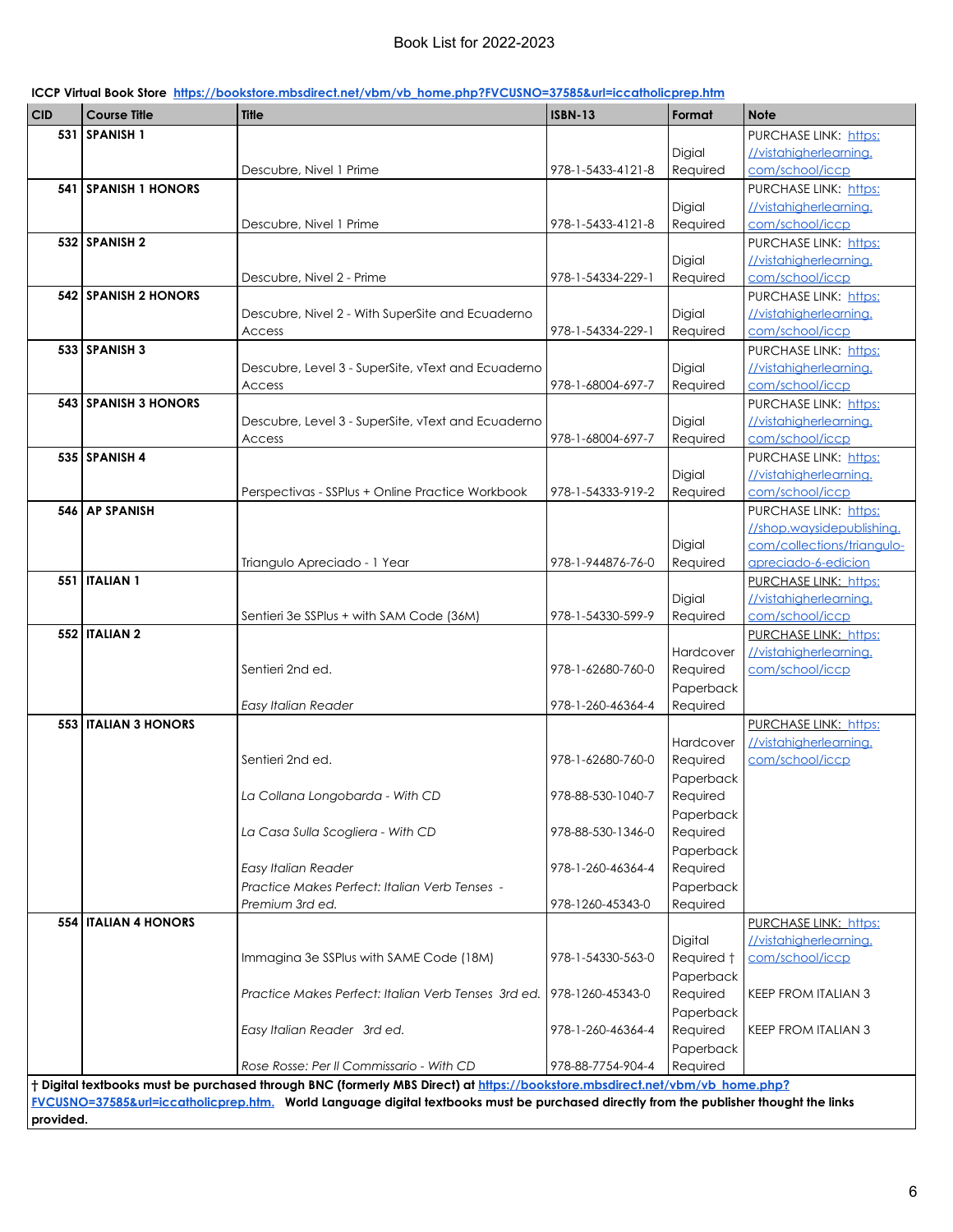| CID                                                                                                                        | <b>Course Title</b>        | <b>Title</b>                                                                   | <b>ISBN-13</b>    | Format     | <b>Note</b> |
|----------------------------------------------------------------------------------------------------------------------------|----------------------------|--------------------------------------------------------------------------------|-------------------|------------|-------------|
|                                                                                                                            | 605 HEALTH                 | Glencoe Health and Human Sexuality, Student                                    |                   | Digital    |             |
|                                                                                                                            |                            | Bundle, 1-year                                                                 | 978-1-264-32163-6 | Required † |             |
|                                                                                                                            | 615 BOYS PET               | No text. PE uniforms should be purchased at http://shopiccp.creativemerch.com/ |                   |            |             |
|                                                                                                                            | 616 GIRLS PE I             | No text. PE uniforms should be purchased at http://shopiccp.creativemerch.com/ |                   |            |             |
|                                                                                                                            | 642 BOYS PE 2              | No text. PE uniforms should be purchased at http://shopiccp.creativemerch.com/ |                   |            |             |
|                                                                                                                            | $643$ GIRLS PE 2           | No text. PE uniforms should be purchased at http://shopiccp.creativemerch.com/ |                   |            |             |
|                                                                                                                            | <b>650 WEIGHT</b>          |                                                                                |                   |            |             |
|                                                                                                                            | <b>TRAINING/CONDITION</b>  | No text. PE uniforms should be purchased at http://shopiccp.creativemerch.com/ |                   |            |             |
| 651                                                                                                                        | <b>WEIGHT CONDITIONING</b> | No text. PE uniforms should be purchased at http://shopiccp.creativemerch.com/ |                   |            |             |
| 661                                                                                                                        | <b>I PE LEADERS BOYS</b>   | No text. PE uniforms should be purchased at http://shopiccp.creativemerch.com/ |                   |            |             |
|                                                                                                                            | 662 PE LEADERS GIRLS       | No text. PE uniforms should be purchased at http://shopiccp.creativemerch.com/ |                   |            |             |
| † Digital textbooksmust be purchased through BNC (formerly MBS Direct) at https://bookstore.mbsdirect.net/vbm/vb home.php? |                            |                                                                                |                   |            |             |
| FVCUSNO=37585&url=iccatholicprep.htm.                                                                                      |                            |                                                                                |                   |            |             |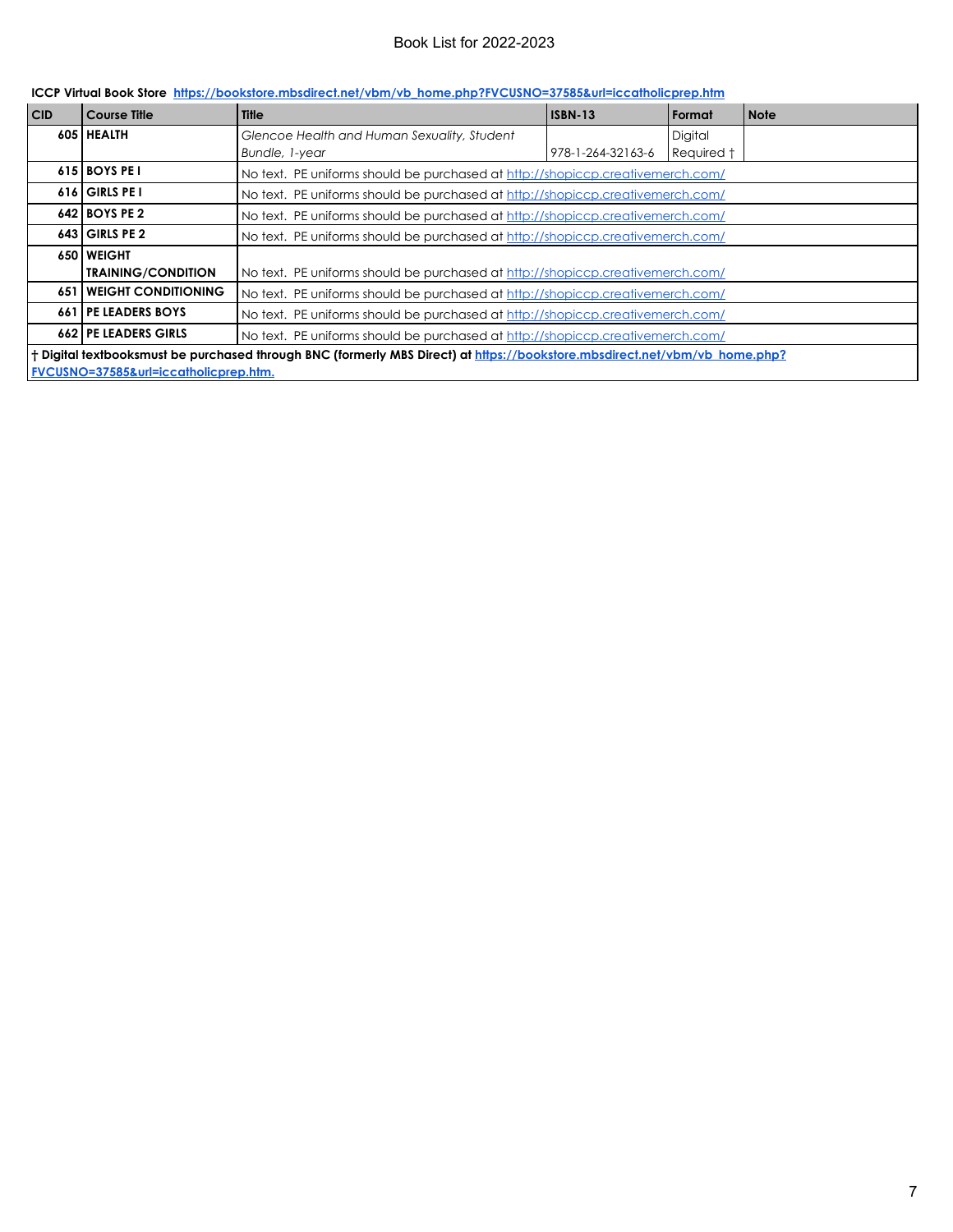| <b>CID</b>                                                                                                                          | <b>Course Title</b>         | <b>Title</b>                                                                                                                                   | <b>ISBN-13</b>    | Format              | <b>Note</b>                              |
|-------------------------------------------------------------------------------------------------------------------------------------|-----------------------------|------------------------------------------------------------------------------------------------------------------------------------------------|-------------------|---------------------|------------------------------------------|
|                                                                                                                                     | <b>709 PHYSICAL SCIENCE</b> |                                                                                                                                                |                   | Digital             |                                          |
|                                                                                                                                     |                             | Physical Science: Concepts in Action, 1 Year                                                                                                   | 978-1-4183-4119-0 | Required t          |                                          |
|                                                                                                                                     | 720 BIOLOGY                 |                                                                                                                                                |                   | Digital             |                                          |
|                                                                                                                                     |                             | Miller and Levine Biology - 1 Year Access                                                                                                      | 978-0-328-99506-6 | Required †          |                                          |
|                                                                                                                                     |                             | Additional Materials Provided by the Instructor                                                                                                |                   |                     |                                          |
|                                                                                                                                     | 721 ANATOMY /               |                                                                                                                                                |                   | Hardcover           |                                          |
|                                                                                                                                     | <b>PHYSIOLOGY</b>           | Essentials of Human Anatomy & Physiology 13th ed.                                                                                              | 978-0-13-732159-9 | Required            |                                          |
|                                                                                                                                     |                             | Anatomy and Physiology Coloring Workbook: A                                                                                                    |                   | Paperback           |                                          |
|                                                                                                                                     |                             | Complete Study Guide 12th ed.                                                                                                                  | 978-0-13-445936-3 | Required            |                                          |
|                                                                                                                                     | 722 ENVIRONMENTAL           |                                                                                                                                                |                   | Digital             |                                          |
|                                                                                                                                     | <b>SCIENCE</b>              | Environmental Science - 1 Year                                                                                                                 | 978-1-4183-4070-4 | Required †          | <b>NEW TEXTBOOK</b>                      |
|                                                                                                                                     | <b>725 BIOLOGY HONORS</b>   | Campbell Biology in Focus - Modified Mastering                                                                                                 |                   | Digital             |                                          |
|                                                                                                                                     |                             | Biology with Pearson eText - 1 Year 10th ed.                                                                                                   | 978-0-13-745248-4 | Required t          |                                          |
|                                                                                                                                     |                             | Additional Materials Provided by the Instructor                                                                                                |                   |                     |                                          |
|                                                                                                                                     | 731 CHEMISTRY               |                                                                                                                                                |                   | Digital             |                                          |
|                                                                                                                                     |                             | World of Chemistry - Owlv2 Access (1 Year)                                                                                                     | 978-0-357-43573-1 | Required †          | <b>NEW TEXTBOOK</b>                      |
|                                                                                                                                     | <b>732 CHEMISTRY HONORS</b> | Materials Provided by the Instructor                                                                                                           |                   |                     |                                          |
|                                                                                                                                     | 739 PHYSICS                 |                                                                                                                                                |                   | Hardcover           |                                          |
|                                                                                                                                     |                             | <b>Conceptual Physics</b>                                                                                                                      | 978-0-13-364749-5 | Required            |                                          |
|                                                                                                                                     | <b>740 PHYSICS HONORS</b>   |                                                                                                                                                |                   | Hardcover           |                                          |
|                                                                                                                                     |                             | Physics                                                                                                                                        | 978-0-544-81773-9 | Required            |                                          |
|                                                                                                                                     | 750 AP BIOLOGY - HONORS     |                                                                                                                                                |                   |                     | Download at https:                       |
|                                                                                                                                     |                             |                                                                                                                                                |                   |                     | //openstax.                              |
|                                                                                                                                     |                             | OpenStax: Biology for AP Courses                                                                                                               | 978-1-947172-41-8 | Digital<br>Required | org/details/books/biology-<br>ap-courses |
|                                                                                                                                     | 751 AP - CHEMISTRY -        |                                                                                                                                                |                   |                     | Download at https:                       |
|                                                                                                                                     | <b>HONORS</b>               |                                                                                                                                                |                   |                     | //openstax.                              |
|                                                                                                                                     |                             |                                                                                                                                                |                   | Digital             | org/details/books/chemistry              |
|                                                                                                                                     |                             | OpenStax: Biology for AP Courses                                                                                                               | 978-1-947172-63-0 | Required            | -atoms-first-2e                          |
|                                                                                                                                     | 763 PRINCIPLES/ENGINEERIN   |                                                                                                                                                |                   |                     |                                          |
|                                                                                                                                     | G A                         | Fees for text, license, & course materials are collected through Smart Tuition: Semester course: \$100                                         |                   |                     |                                          |
|                                                                                                                                     | 764 PRINCIPLES/ENGINEERIN   |                                                                                                                                                |                   |                     |                                          |
|                                                                                                                                     | GB                          | Fees for text, license, & course materials are collected through Smart Tuition: Semester course: \$100                                         |                   |                     |                                          |
|                                                                                                                                     |                             | + Digital textbooks other than AP Biology and AP Chemistry must be purchased through BNC (formerly MBS Direct) at https://bookstore.mbsdirect. |                   |                     |                                          |
| net/vbm/vb_home.php?FVCUSNO=37585&url=iccatholicprep.htm. AP Biology and AP Chemistry digital textbooks must be downloaded for free |                             |                                                                                                                                                |                   |                     |                                          |
| thought the links provided.                                                                                                         |                             |                                                                                                                                                |                   |                     |                                          |

#### **ICCP Virtual Book Store https://bookstore.mbsdirect.net/vbm/vb\_home.php?FVCUSNO=37585&url=iccatholicprep.htm**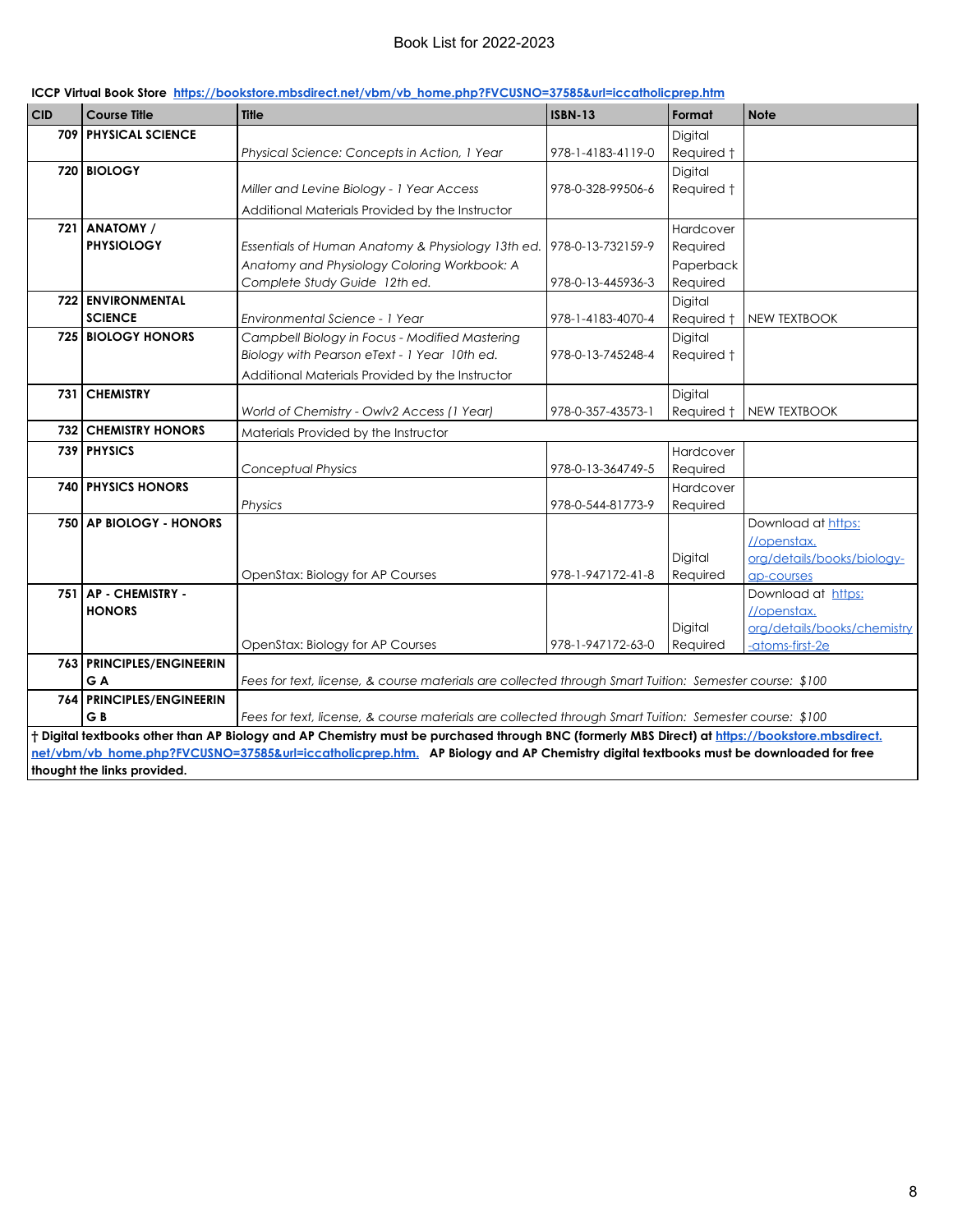|  | ICCP Virtual Book Store https://bookstore.mbsdirect.net/vbm/vb home.php?FVCUSNO=37585&url=iccatholicprep.htm |  |  |
|--|--------------------------------------------------------------------------------------------------------------|--|--|
|--|--------------------------------------------------------------------------------------------------------------|--|--|

| <b>CID</b>                                                                                                                  | <b>Course Title</b>              | <b>Title</b>                                         | <b>ISBN-13</b>    | Format     | <b>Note</b>                         |
|-----------------------------------------------------------------------------------------------------------------------------|----------------------------------|------------------------------------------------------|-------------------|------------|-------------------------------------|
| 811                                                                                                                         | <b>WORLD HISTORY</b>             |                                                      |                   | Print      |                                     |
|                                                                                                                             |                                  | World History and Geography - With Access 2018       |                   | Combo      |                                     |
|                                                                                                                             |                                  | ed.                                                  | 978-0-07-694786-7 | Required   |                                     |
|                                                                                                                             | 825 AP WORLD HISTORY             |                                                      |                   | Digital    |                                     |
|                                                                                                                             |                                  | Ways of the World, 120 Updated Launchpad             | 978-1-319-28255-4 | Required † |                                     |
|                                                                                                                             |                                  |                                                      |                   | Paperback  |                                     |
|                                                                                                                             |                                  | Strive for a 5: Ways of the World, 4th ed.           | 978-1-319-18680-7 | Required   |                                     |
|                                                                                                                             | <b>830 UNITED STATES HISTORY</b> |                                                      |                   | Hardcover  |                                     |
|                                                                                                                             |                                  | United States: History and Geography                 | 978-0-07-668102-0 | Required   |                                     |
|                                                                                                                             | 832 SOCIOLOGY                    |                                                      |                   | Text       |                                     |
|                                                                                                                             |                                  | You May Ask Yourself- With Acces 7th ed.             | 978-0-393-53774-1 | w/Access   |                                     |
|                                                                                                                             | 833 PSYCHOLOGY                   |                                                      |                   | Digital    |                                     |
|                                                                                                                             |                                  | Psychology - MyLab 4th ed.                           | 978-0-13-785235-2 | Required † | NEW TEXTBOOK                        |
| 840                                                                                                                         | <b>U.S. GOVERNMENT</b>           |                                                      |                   | Hardcover  |                                     |
|                                                                                                                             |                                  | United States Government: Our Democracy              | 978-0-07-668113-6 | Required   |                                     |
| 841                                                                                                                         | <b>ECONOMICS HONORS</b>          |                                                      |                   |            | Students may choose either          |
|                                                                                                                             |                                  | Principles of Economics 9th ed.                      | 978-0-357-13349-1 |            | Paperback print or digital editions |
|                                                                                                                             |                                  | Principles of Economics 9th ed.                      | 978-0-357-13386-6 | Digital    |                                     |
|                                                                                                                             | 850 AP U.S. HISTORY              |                                                      |                   | Digital    |                                     |
|                                                                                                                             |                                  | America: A Narrative History, Brief - ebook 11th ed. | 978-0-393-67364-7 | Required † |                                     |
|                                                                                                                             | 860 AP U.S. GOVERNMENT &         |                                                      |                   | Hardcover  |                                     |
|                                                                                                                             | POL.                             | AP American Democracy Now 5th ed.                    | 978-0-07-678827-9 | Required   |                                     |
|                                                                                                                             | <b>898 WORLD CULTURES</b>        |                                                      |                   | Paperback  |                                     |
|                                                                                                                             |                                  | World Religions: Voyage of Discovery 4th ed.         | 978-1-59982-329-4 | Required   |                                     |
| † Digital textbooks must be purchased through BNC (formerly MBS Direct) at https://bookstore.mbsdirect.net/vbm/vb home.php? |                                  |                                                      |                   |            |                                     |
| FVCUSNO=37585&url=iccatholicprep.htm.                                                                                       |                                  |                                                      |                   |            |                                     |